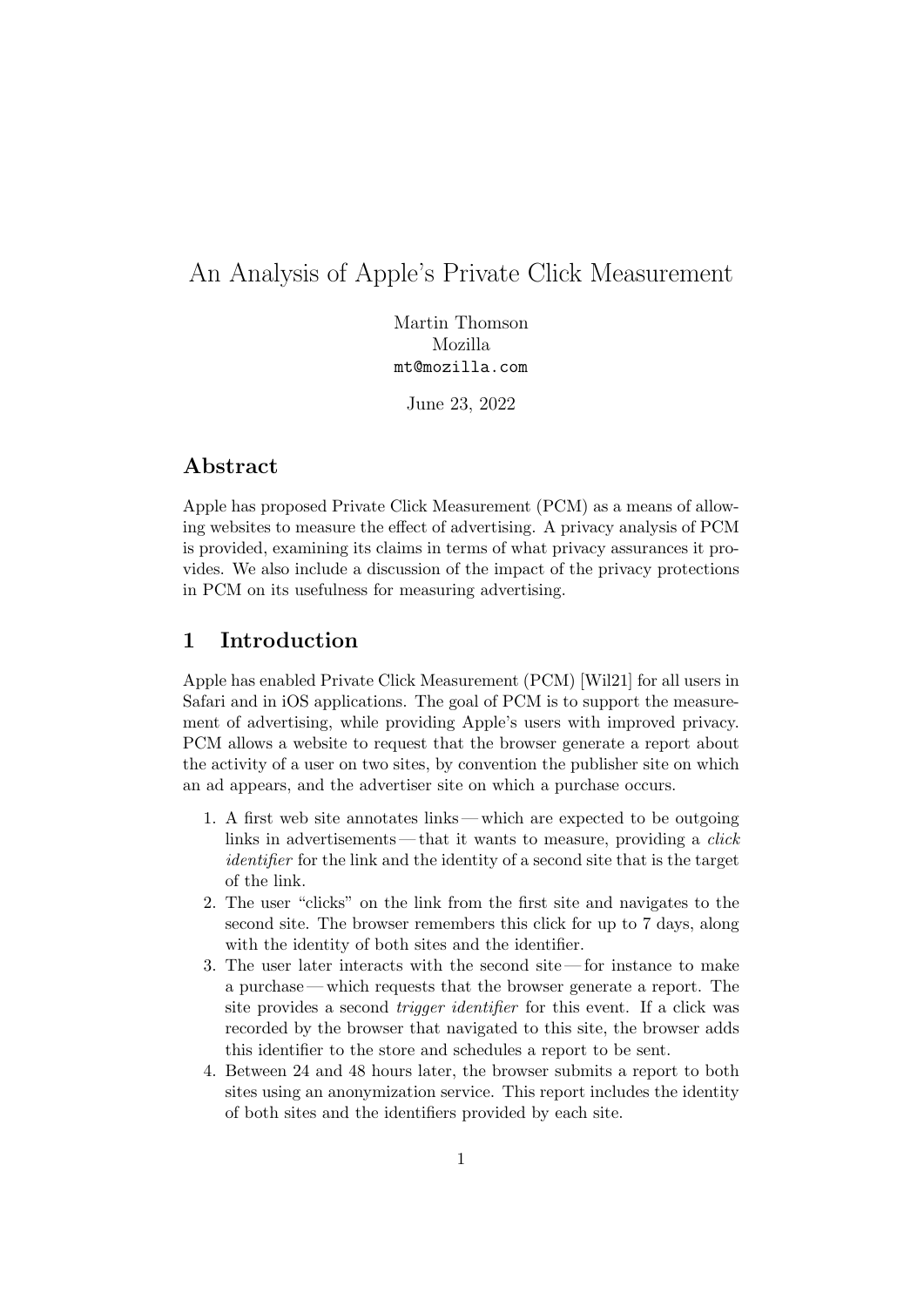PCM is designed to measure the most immediate form of ad interations: where users click on ads and subsequently purchase a product or perform some action on the destination web site.

PCM also allows for the case where the initial "click" occurs in an iOS application. This analysis mostly concentrates on the Web case, only noting where a click in an app produces notably different properties.

The remainder of this document is structured as follows. In Section [2](#page-1-0) we analyze the privacy properties of PCM. In Section [3](#page-7-0) we discuss the effect of the privacy protections in PCM on its effectiveness of measuring advertising. Section [4](#page-10-0) concludes with an overall assessment of PCM.

Note that this analysis is based on a reading of the PCM specification [\[Wil21\]](#page-11-0), together with postings on the Webkit blog. A number of details of Apple's implementation of PCM are only available in these blog postings. These are are not always sufficiently detailed to know exactly how the feature is intended to operate.

## <span id="page-1-0"></span>2 Privacy Analysis

Apple's proposal includes several measures designed to limit the amount of information that sites can gain about user activity on other sites:

- Reports are delayed and routed via an anonymizing proxy to limit the use of timing and IP addresses to match reports to the triggering event.
- The number of identifiers sites can use is limited.
- Reports are only generated when users navigate between sites.

## 2.1 Reporting Delays

A report that is sent immediately can easily be matched to the event that triggered it. This would give the site that triggered the report precise information about the click, such as whether a user clicked on another site, which site it was, and the click identifier that was used. Immediate reports therefore provide high fidelity information that could be used for tracking. To prevent this sort of information leakage, PCM delays report submissions by 24 to 48 hours. Then, when the report arrives, it could correspond to any triggering event in a 24 hour period.

Apple's implementation of PCM routes the sending of reports through their Private Relay service using fresh connections that do not include any identifying information. This ensures that sites are not able to use IP addresses or any part of the request to match reports to triggering events.

This aspect of the design is effective only if we assume that sites trigger the generation of a large number of reports. If a very small number of reports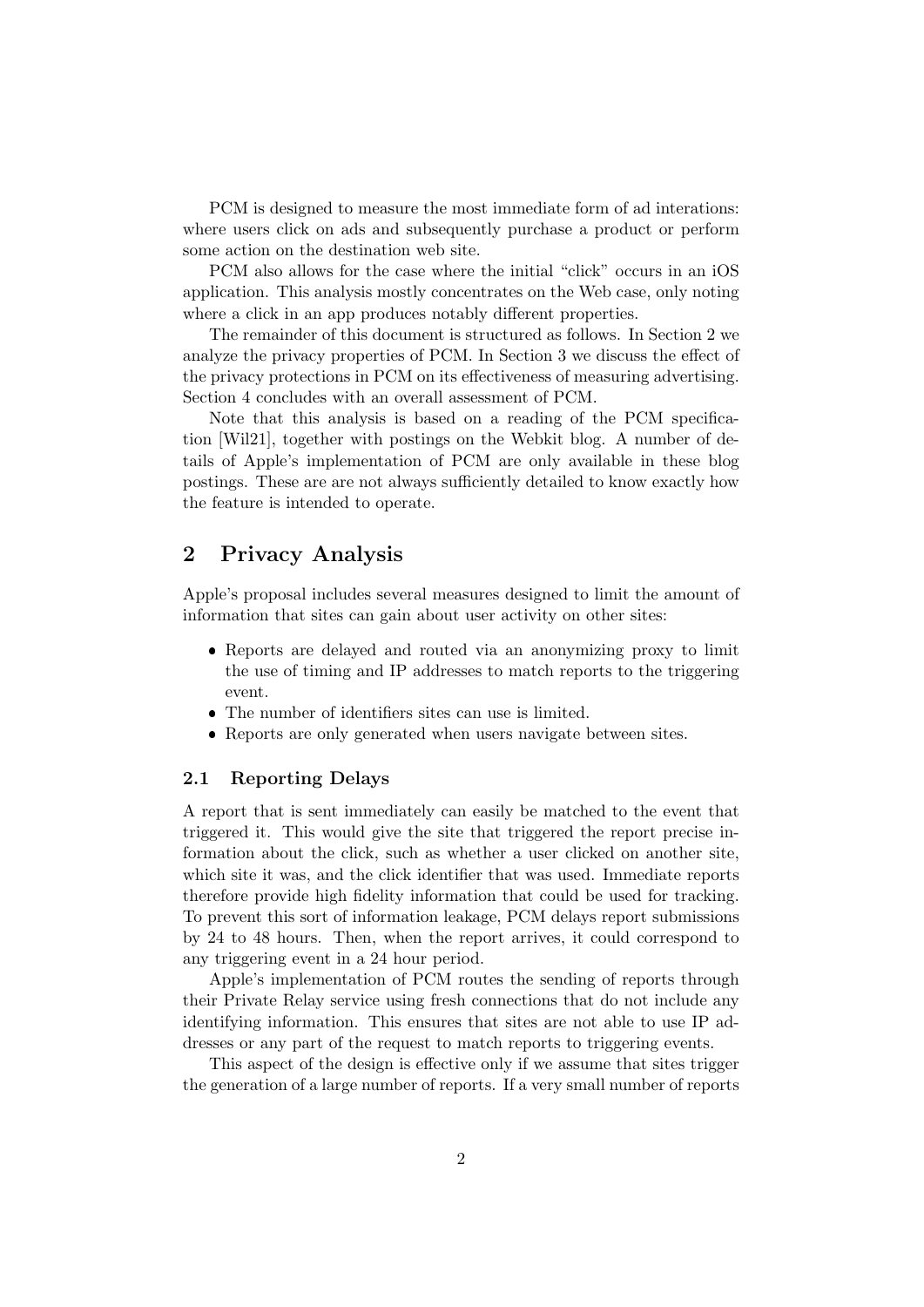are generated in a 24 hour period, it becomes possible to match reports to the triggering event.

Take the case where just two triggering events occur with t hours between each. If the first report arrives less than  $24 + t$  hours after the first event, it cannot be for the second event. The potential for delays in reporting makes it possible for the first event to arrive more than 48 hours after the first event, but between 48 and  $48 + t$  hours, a second report will most likely be caused by the second event.

This method might be used to match reports with trigger events probabilistically, which is more effective if the click and trigger identifiers are not used for a large number of users. If the same pair of identifiers is reused with larger numbers of users, the amount of information gained diminishes.

### 2.1.1 Sleeping Browsers

The analysis above assumes that browsers are constantly active. However, browsers that are not active cannot send reports. Reports will therefore be submitted during the hours that users are active. This makes report timing less predictable in the sense that reports might be submitted later than planned.

This might have some privacy benefit because late arriving reports could obscure when they were triggered. However, the condition that a browser is active potentially makes it much easier to link reports to trigger events. Sites are likely to know when users are active, simply by observing visits, which only happen during active periods. Sites can correlate user activity with report submission times in order to match reports to trigger events.

This might make it easier to identify users with less common browsing hours, such as those in time zones that are less popular with visitors of the site or those who keep less common hours.

As an aside, it is not clear from PCM documentation how long the browser will retain a report if it is not active for an extended period and therefore unable to send it. On the basis that the PCM design might want to allow for repurposing identifiers on a predictable time scale, in subsequent analysis we will assume that unsubmitted reports will be discarded 9 days after the original click.

#### 2.2 Identifiers in PCM

Apple aims to reduce the ability to track using reports by making identifiers relatively scarce. Each click can be assigned one of 256 identifiers; each trigger event can be assigned one of 16 identifiers.

The implied goal with PCM is to force sites to assign the same identifier to multiple users by making the space of identifiers very small. PCM is unable to force sites to comply as the allocation of identifiers is discretionary.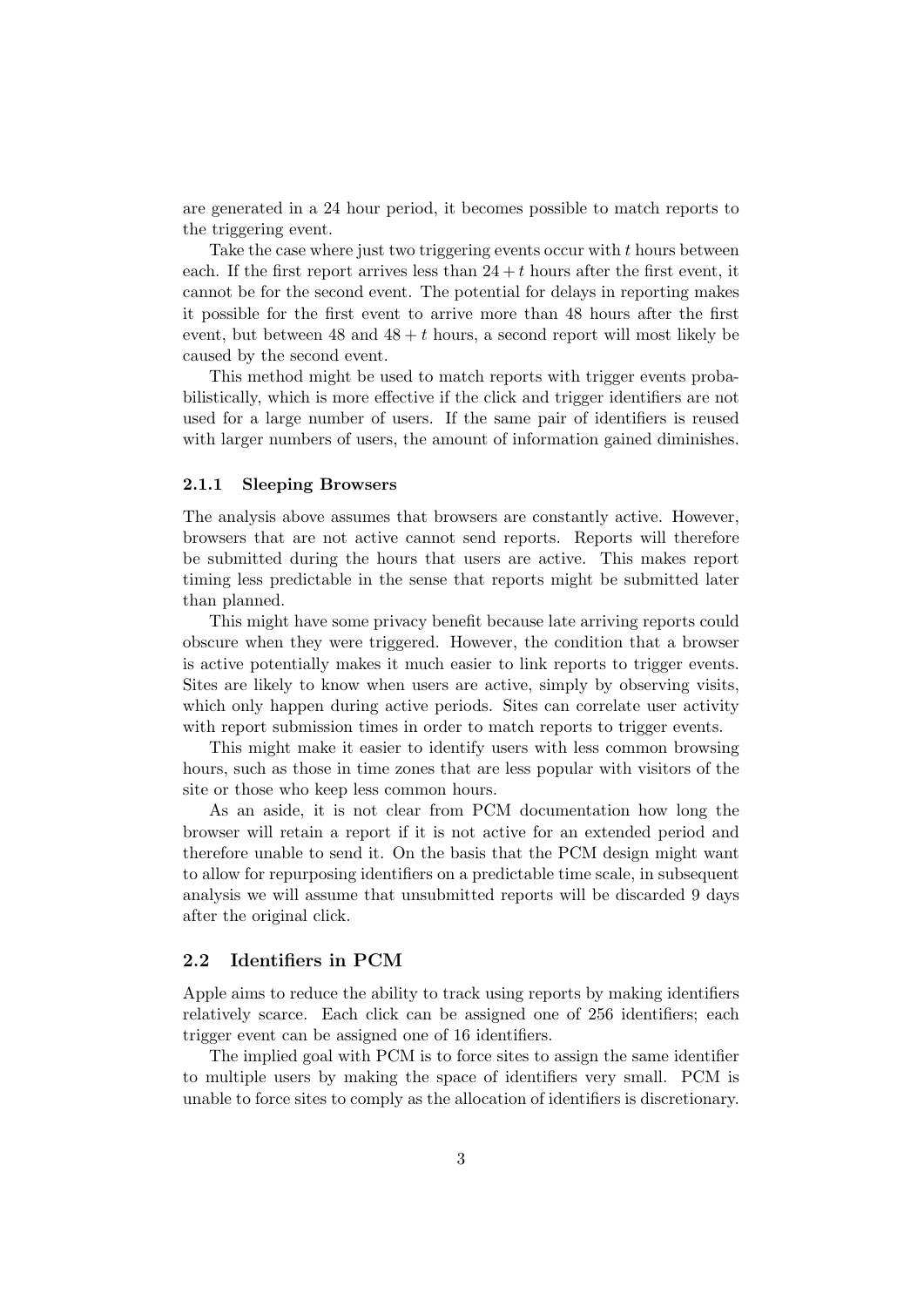Sites are not prevented from tracking specific individuals; thus PCM only offers mild incentive to avoid tracking by making measurement less effective identifiers are reserved for tracking. PCM therefore only limits the number of people that can be tracked.

### <span id="page-3-1"></span>2.2.1 Tracking with PCM

The way an API like PCM might be used for tracking is that a pair of sites agree to track a particular user.

To begin, we have both sites with some number of users that might visit those sites. Each site gets a different perspective on each user. The same person might visit both sites, but they can interact with each site differently. The sites might not be able to connect the user identity used by a person on one site to an identity on the other site; see Figure [1](#page-3-0) for an illustration of this.



<span id="page-3-0"></span>Figure 1: Linking user identities across sites

The two sites might have some idea about the correspondance between user identities. They might use IP addresses, fingerprinting, or just observations about user activity to make some guesses. The sites want to confirm a guess that a user on one site (we might say user  $x$ ) is the same person as a user on the other site (user  $y$ ).

To link these identities to the same person, the two sites need to convince the user to navigate from one site to the other. The first site creates content that it only shows to user  $x$ . This content links to the second site and includes a PCM click identifier that is specific to user  $x$ .

The second site then creates a trigger event for user  $y$ . If user  $x$  and user y are the same person, PCM will generate an attribution report that both sites will receive 24 to 48 hours later, confirming this guess. If the guess is incorrect and user  $x$  and user  $y$  are different people, no report is created.

Once two sites have confirmed that their different user identities correspond to the same person, they can exchange information about the activities of that person as they choose. They can track this person across the two sites without any further indication that the tracking is happening.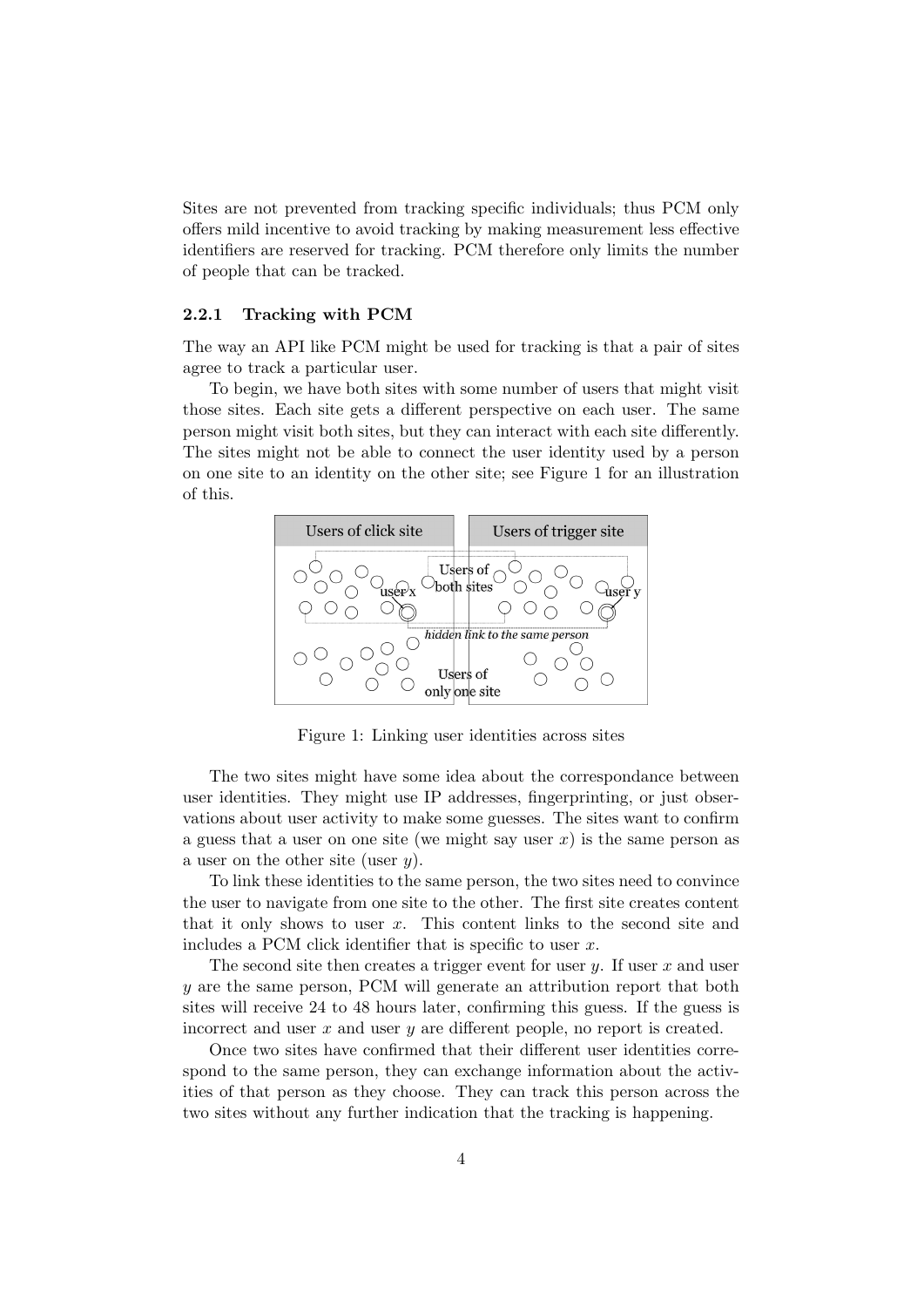#### 2.2.2 Linking Multiple Users

If the second site is uncertain about which of its users are the same person, it can use the trigger identifier to select between different options. The second site assigns a different trigger identifier to up to 16 users. The trigger identifier in the report will show which guess was correct; see Figure [2.](#page-4-0)



<span id="page-4-0"></span>Figure 2: Resolving uncertainty about user identity

Sites that are more confident about how user identities match can instead use the combination of click and trigger identifier to confirm guesses about multiple users. This allows for more efficient use of a limited number of identifiers; see Figure [3.](#page-4-1)



<span id="page-4-1"></span>Figure 3: Using identifiers to match multiple user identities

Matching multiple users adds a risk of a bad match. If the sites guess incorrectly about which user identities correspond to a person, but that person has matching identity in the set of users that have been assigned the same click identifier, a report will be generated that appears to confirm a match.

For example, sites might choose to assign two users,  $x_1$  and  $x_2$ , the same click identifier of 74. The sites hypothesize that users  $y_1 = x_1$  and  $y_2 = x_2$ . The second site assigns trigger identifiers of  $y_1 = 3$  and  $y_2 = 2$ . If the sites have guessed incorrectly and user  $x_1$  is really the same person as user  $y_2$ , a report might be generated for  $(74, 2)$ , which appears to confirm the guess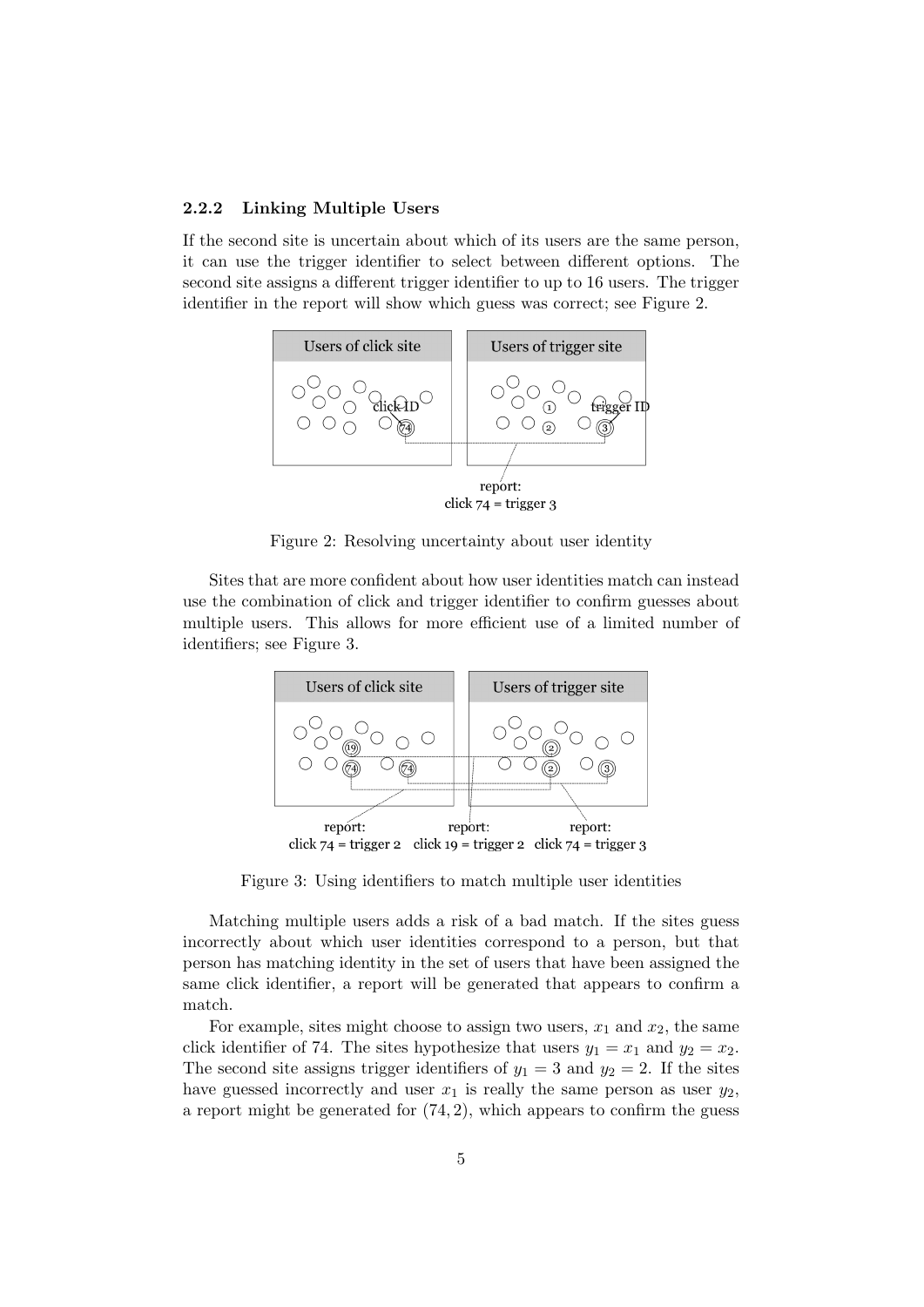that  $x_2 = y_2$ .

The risk of this sort of false match increases if all 16 trigger identifiers are used. Sites could manage this risk by using fewer trigger identifiers or by using other information to isolate linking attempts. For instance, by choosing users with a history of very different active hours to share a click identifier. Additional matching attempts might be used to increase confidence in matches.

### 2.2.3 Ideal Tracking Rate

Using this approach, two sites can link the identity of up to 4096 users at a time in one direction. If the sites guess correctly, then the reports PCM generates will confirm each of those guesses in 36 hours on average. This leads to an expected rate of approximately 2419 identities matched per day in one direction if sites are able to guess correctly for each user. This is doubled to 4838 identities per day if users navigate in both directions.

However, sites might not receive reports within 48 hours, either because they guessed incorrectly, or because the user's computer is not running when the report is scheduled to be sent.

If no report is received for a given click and trigger identifier, then that pair of identifiers cannot be safely reused until the browser stops tracking the click and any report that might be generated from that click. As clicks are remembered for 7 days and reports are delayed for a further 2 days, this means that reuse of those identifiers any sooner than 9 days from the time of the click might result in users a false match.

Failed guesses produce a probabilistic negative confirmation after those 9 days. This negative result needs to allow for the possibility that a positive report was lost. This reduces the rate at which users can be matched when sites are less able to guess correctly.

#### <span id="page-5-0"></span>2.2.4 Audience Partitioning

Confirming a guess about user identity across sites is unlikely to be feasible for many sites. Sites might not be able to use fingerprinting or other techniques to reduce the set of candidate user identities to just 16, which would allow for PCM to be used directly.

PCM can be used to progressively partition users that visit both sites. Over multiple iterations of this process, user identities can be matched with no prior knowledge.

This requires selecting a set of 256 users of the click site, which are each allocated a unique click identifier. At each iteration, users of the trigger site uniformly partitioned into 16 different groups, each with a different trigger identifier. Each iteration allows the sites to learn which of the 16 groups each user falls in. If there are  $N$  users of the trigger site, after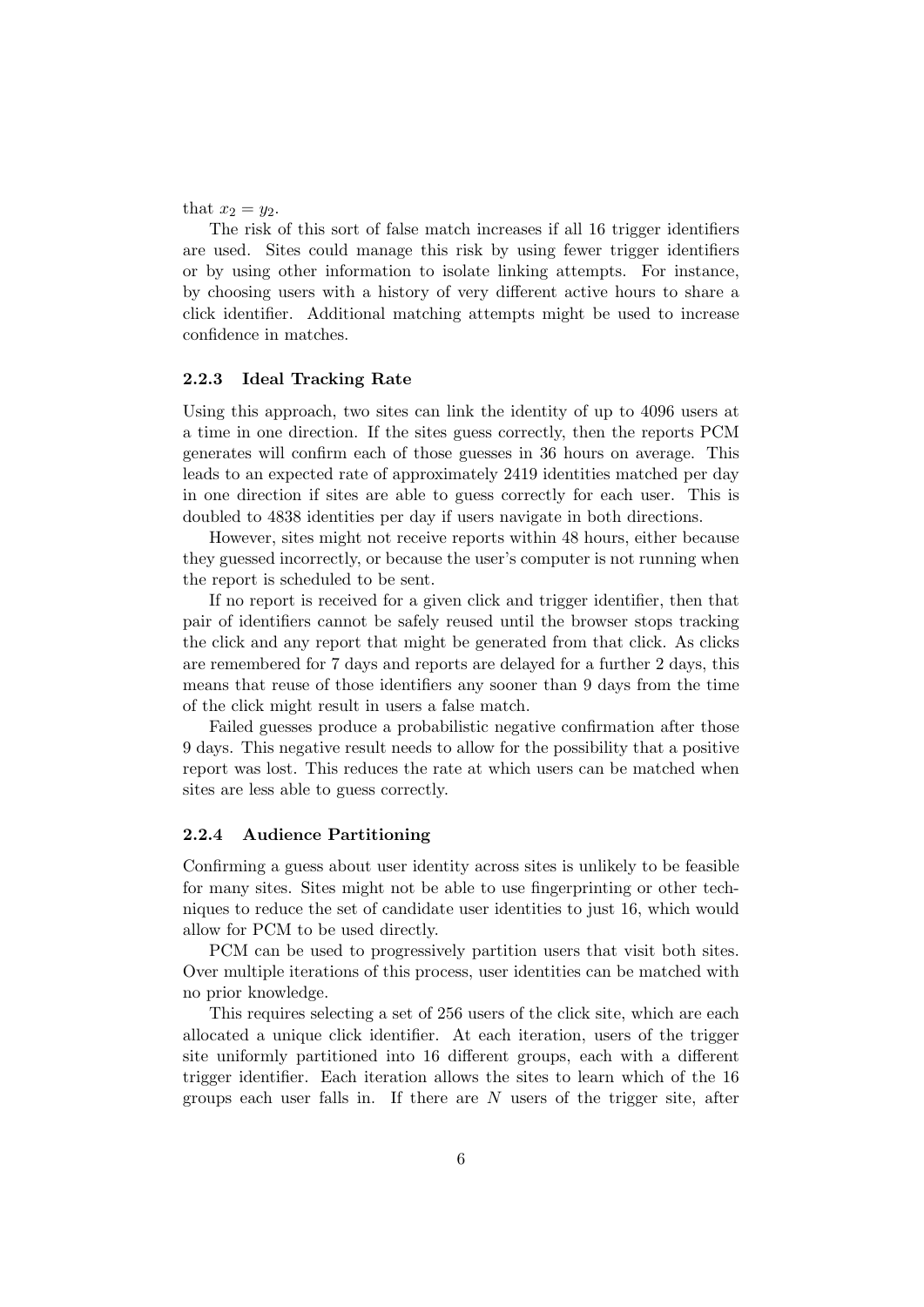$\lceil \log_{16}(N) \rceil = \lceil \log_2(N)/4 \rceil$  iterations of this process, the identity of each of these 256 users can be matched.

This results in matching the identity of at most  $604/log_2(N)$  users per day<sup>[1](#page-6-0)</sup>.

The same process can be applied in reverse with unique identifiers being allocated on the trigger site, with users at the source site being progressively partitioned. This is 8 times slower for sites with the same number of users. Applying the partitioning at the source site would only become more feasible if the trigger site has more than 256 times more users than the click site, due to the smaller number of trigger identifiers.

Information obtained using fingerprinting or other tracking techniques might be used to reduce the number of iterations needed to match each pair of user identities.

### 2.2.5 Multiple Sites

The rate at which user activity can be linked across sites applies to each pair of "sites"[2](#page-6-1) . Each site that performs this sort of tracking can independently perform this user identity matching process with any other site.

Site operators can increase the number of users they can track using PCM by creating additional sites. Though cross-site navigation like this has a uservisible effect, this might go unnoticed. Sharing information between these sites likely requires the use of navigation tracking techniques; see Section [2.3.](#page-7-1) For closely coordinated sites like this, this sort of information sharing is presently viable.

Apple has stated that if it detects abuse of PCM they might penalize sites by blocking access to the API. Use of multiple sites might be readily detectable and qualify as abuse. The less overt forms of abuse such as those described in Sections [2.2.1](#page-3-1) through [2.2.4](#page-5-0) might be difficult to detect.

The rate at which user identity can be linked across sites is directly proportional to the number of sites. If multiple sites are used on each end, the increase is quadratic; ten sites on one side of the interaction can track 10 times as many users, but ten sites on both ends can track 100 times as many. For clicks that originate in iOS applications this cannot be used on the source side.

<span id="page-6-0"></span><sup>&</sup>lt;sup>1</sup>This follows the same expected rate of confirmations as in previous sections for the  $256$ users that are targeted ( $^{256}/(1 - \log(0.5))$ ). This is then divided by the number of iterations needed to identify each user on the trigger site  $(\log_2(N)/4)$ . This only depends on the 256 targeted users all submitting reports within their scheduled 24–48 hours.

<span id="page-6-1"></span><sup>&</sup>lt;sup>2</sup>PCM defines a site as origins that share the *registrable domain* (or  $eTLD+1$ ) portion of a domain name. For example, "example.com" is the registrable domain for both "www.example.com" and "mail.example.com". This is the same boundary that is used for sharing cookies across origins. This makes sense in that cookies can be used to share information about users between different origins that share a registrable domain.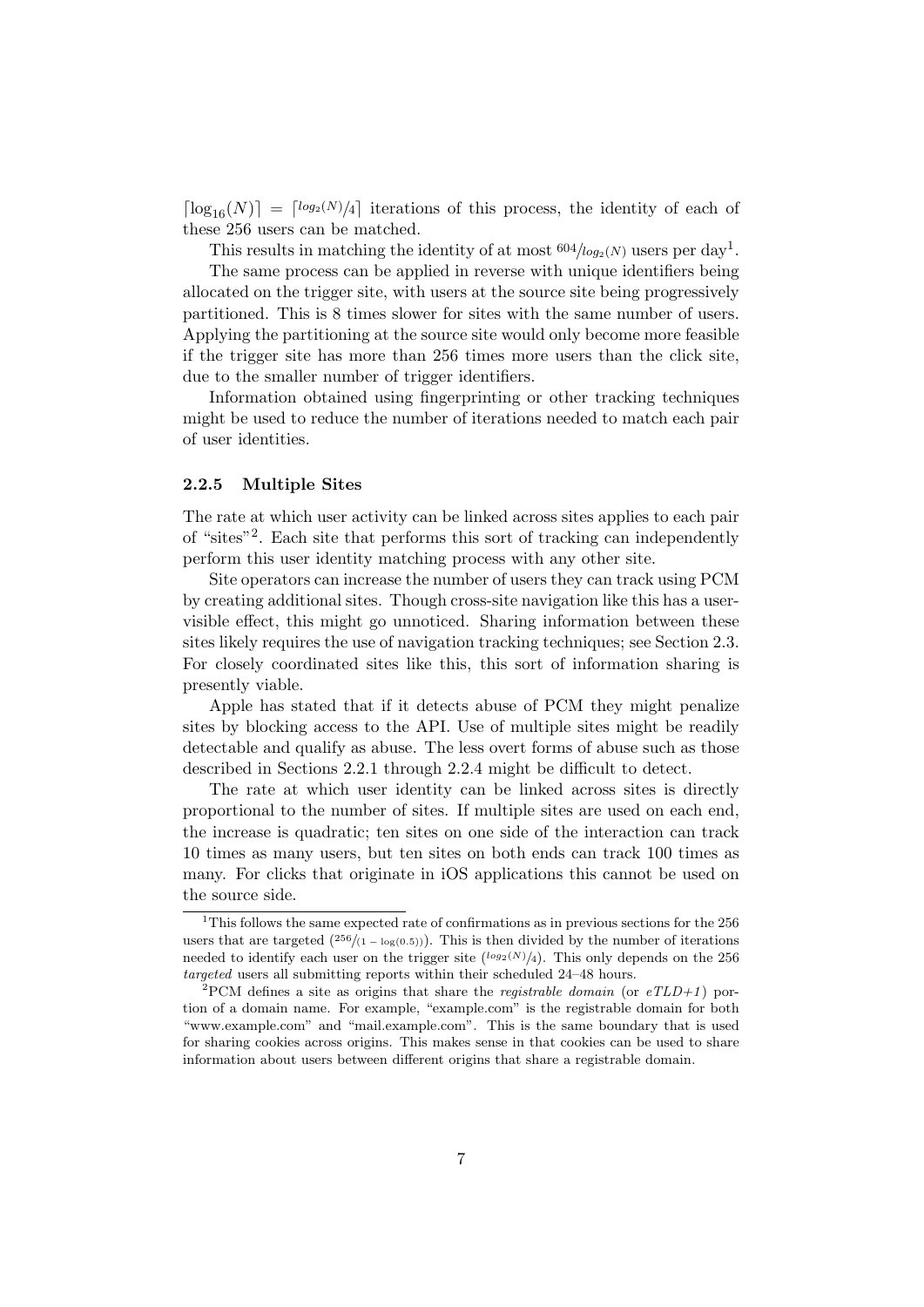## <span id="page-7-1"></span>2.3 Only Navigation

Limiting the API to measure only navigations ensures that PCM only provides information under tightly-controlled conditions. PCM also requires that users engage with sites to navigate, either through a click or key press. Most importantly however is that navigation can already be used to transfer information between sites about users.

Transferring information between sites when following a click is called navigation tracking [\[SY21\]](#page-11-1). The most obvious way form of navigation tracking is link decoration. The linking site modifies links to include parameters that — rather than aiding in the identification of the destination page — pass information to the destination site. This might include information about the user, the ad they clicked on, or any other information the linking site wants to include.

Tracking using navigation is something that browsers are in the process of trying to understand and prevent [\[SY21\]](#page-11-1). However, it is generally recognized that fully preventing navigation tracking is an unsolved problem. This is partly because it is hard to distinguish between the information in a link that is necessary to identify the target page and other information that might be used to identify a user. It is also because there are timing side channels that allow sites to correlate user activity across sites without relying on signals that users — or browsers — can observe.

Limiting measurement to navigation means that PCM doesn't introduce new ways for sites to communicate about the people that visit them, which limits the additional privacy loss the proposal might produce. PCM can therefore be framed as an improvement over the use of navigation tracking for measuring clicks.

Measuring only navigation makes PCM less usable for measurement, as we will see in Section [3.3.](#page-8-0)

## <span id="page-7-0"></span>3 Functionality

The ways in which PCM attempts to protect privacy limit the usefulness of the information it generates. PCM has several obvious limitations:

- Reports are delayed
- Identifiers are deliberately scarce
- Only the last click is measured
- Only involved sites receive reports
- Additional fraud mitigation is necessary

There is some amount of natural tension between privacy and utility goals; so it is not surprising that privacy safeguards have some adverse effects on measurement. A privacy-preserving system cannot maintain the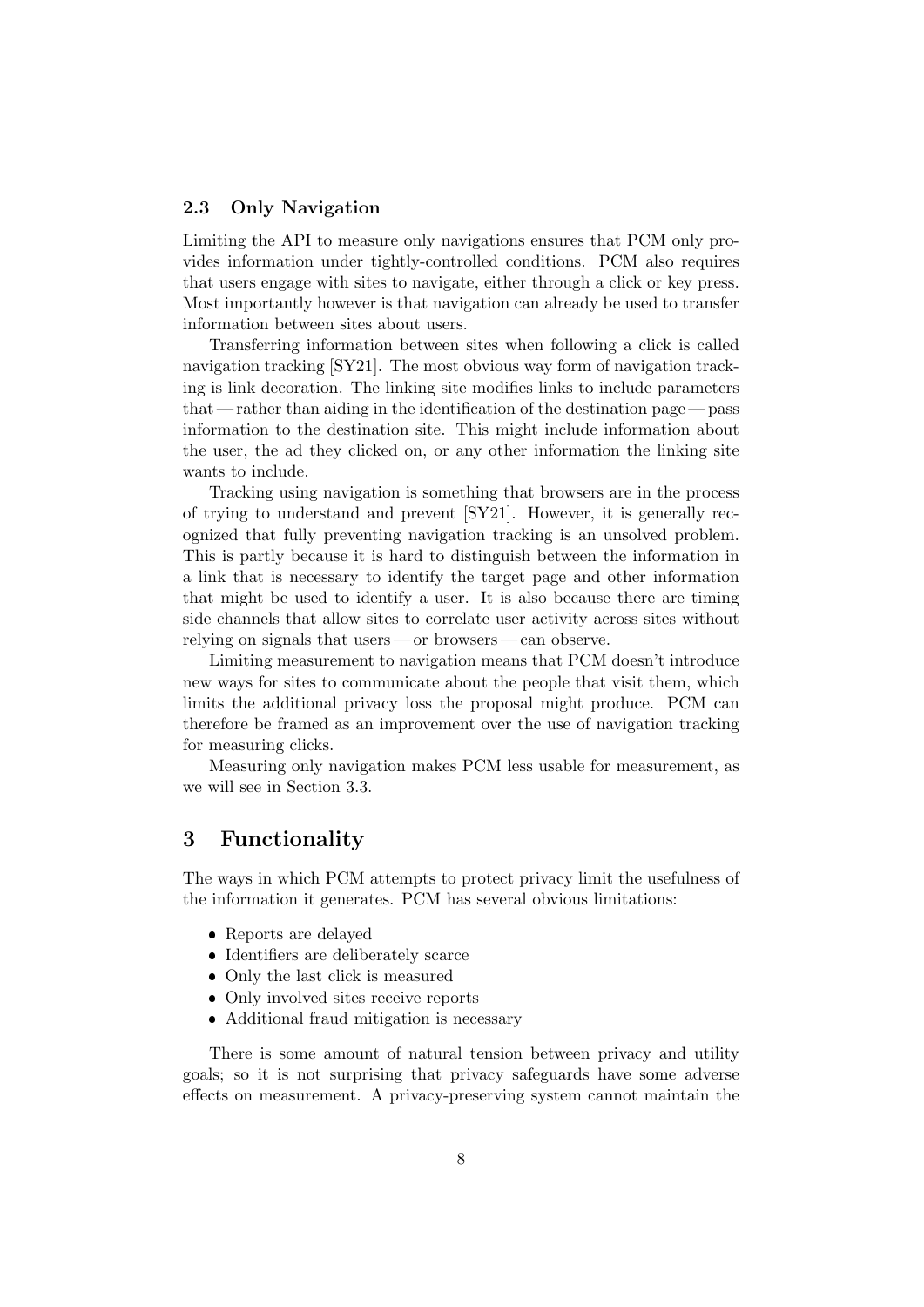fidelity of a system that tracks user activity. However, these limitations would seem to be quite significant when taken together.

### 3.1 Delays

The 24 to 48 hour delay between a triggering event and the submission of a report delays any response to measurement of a campaign. Actionable information might not be available until at least 24 hours after starting or changing a campaign.

### 3.2 Scarcity

Identifier scarcity is an obvious limitation. PCM permits the use of just 256 identifiers for click events and 16 identifiers for trigger events. Even for a smaller advertiser, this can mean that multiple campaigns need to share identifiers. Advertisers routinely divide run variations on campaigns to observe how different approaches are received. This might involve tuning a number of variables such as the creative (the image, video, or audio) and targeting or bid conditions. Moreover, it they run multiple concurrent campaigns, choosing how to assign from the limited set of 256 identifiers presents a difficult challenge. The 16 identifiers for trigger events are even more scarce.

Larger advertisers will have greater problems. Advertisers might find that 256 identifiers is not sufficient to even allocate a unique identifier to each campaign.

Over time, reuse of identifiers is possible, but as browsers remember click events for up to 7 days, this can only be done safely — that is, without risk of capturing reports that use the old meaning—after 9 days<sup>[3](#page-8-1)</sup>.

Limitations on the number of identifiers has created some awkward externalities for the API, such as pressure on the public suffix  $list<sup>4</sup>$  $list<sup>4</sup>$  $list<sup>4</sup>$ . Registering a domain name on the public suffix list allows an advertiser to allocate multiple subdomains, for which PCM will allow a separate identifier space. This workaround arbitrarily increases number of identifiers, but at a cost of increasing the number of public suffixes.

## <span id="page-8-0"></span>3.3 Attribution Models

it might be possible to register different events, such as impressions, PCM deliberately only counts clicks at the source site. This means that PCM is

<span id="page-8-1"></span> ${}^{3}$ For trigger identifiers, this is not obvious. It is because a trigger identifier that is used immediately after a click event might be retained until the click expires if the browser is not able to submit a report.

<span id="page-8-2"></span> $^4$ <https://github.com/publicsuffix/list/issues/1245>, [https://github.com/](https://github.com/privacycg/private-click-measurement/issues/78) [privacycg/private-click-measurement/issues/78](https://github.com/privacycg/private-click-measurement/issues/78)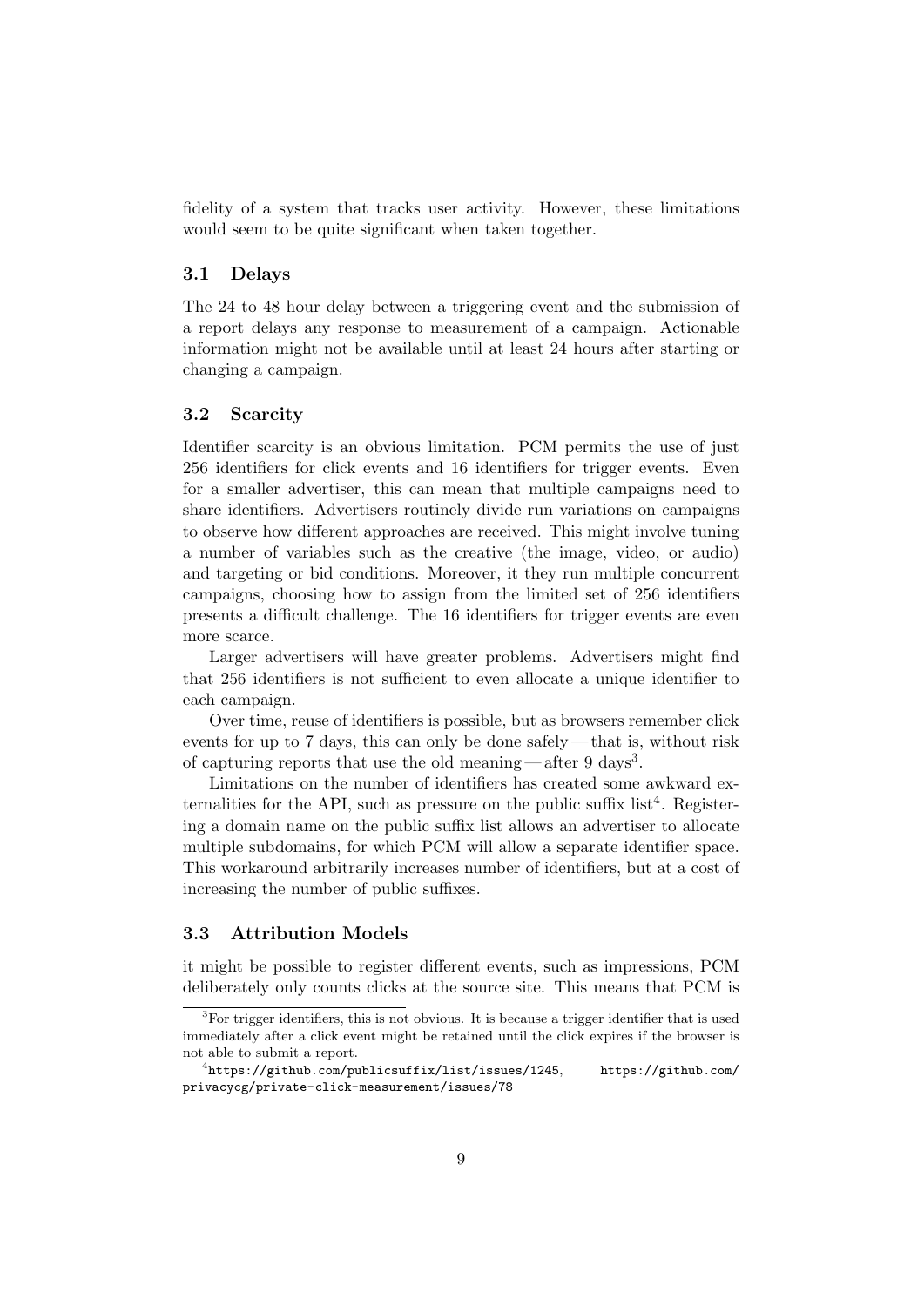unable to support the range of measurements that the advertising industry currently relies on.

Advertising is used for a variety of purposes. Not all advertising exists to drive something as direct as a click. Some ads exist to improve brand awareness. Some ads are placed with no expectation of immediate action. Measuring only direct clicks does not always capture all of the ways in which ads might be effective.

Existing ad measurement systems recognize this by enabling a range of attribution models. These models aim to apportion credit for the display of ads in multiple places. Where there are multiple ads involved, each model places different value on views and interactions with ads, plus the time that these different events occur.

Some attribution models place high value on the most recent direct interaction, excluding older interactions and any views. For this sort of attribution model, PCM might be suitable. Attribution models that value other events are not supported by PCM.

## 3.4 Same-Browser, Same-Device Matching

PCM only matches events that occur within Safari, or clicks in iOS applications that ultimately convert in Safari on the same iOS device. Should another browser adopt the API, only events that occur in that single browser could result in a report. Events that occur on different devices cannot be recognized as contributing to a single report.

Users that view advertisements on one device (or browser) but subsequently convert in another won't be recognized by PCM. This means that the values PCM produces will miss a non-trivial proportion of attributions.

The same criticism applies to many of the proposals in this space.

#### 3.5 Reporting Constraints

The PCM specification [\[Wil21\]](#page-11-0) states reports are provided only to the site where the click occurred. However, a recent blog posting<sup>[5](#page-9-0)</sup> notes that both source and trigger site receive these reports.

For sites where advertising is not central to their business, they might rely on other parties to operate those parts of their business. Sites that show ads often use one or more external Supply Side Platforms (SSPs); sites that place ads will use one or more agencies or Demand Side Platforms (DSPs). PCM requires that sites receive reports directly. Sites cannot delegate responsibility for handling reports to another site.

<span id="page-9-0"></span>Reports for iOS applications can be sent to an arbitrary URL.

 $^{5}$ [https://webkit.org/blog/11940/pcm-click-fraud-prevention-and](https://webkit.org/blog/11940/pcm-click-fraud-prevention-and-attribution-sent-to-advertiser/)[attribution-sent-to-advertiser/](https://webkit.org/blog/11940/pcm-click-fraud-prevention-and-attribution-sent-to-advertiser/)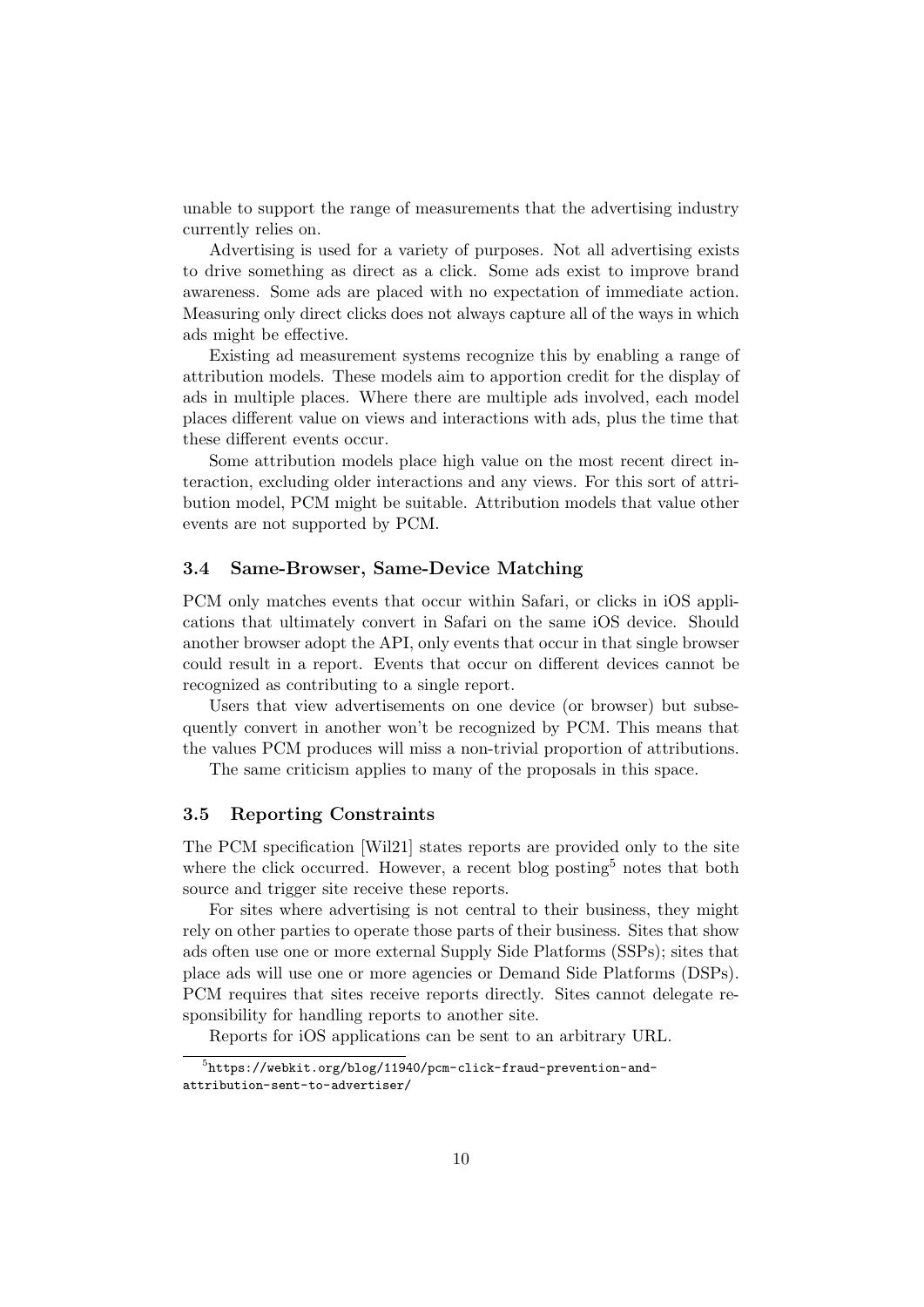## 3.6 Fraud Mitigation

Fraud is a major problem in online advertising. Advertisers spend large amounts of money to place advertisements. Some sites might try to take advantage of poor accountability and traceability to defraud advertisers of that money by claiming to have displayed ads.

The prevalence of fraud is particularly relevant in a system like PCM, where the goal is to remove any ability to link different events: the click, the trigger, and the report. The limited information that is carried across into the attribution report makes it harder to use contextual information to determine if a click was fraudulent.

PCM aims to address this by attaching unlinkable tokens to reports<sup>[6](#page-10-1)</sup>. These tokens are generated by the click source when a click occurs and then included in the report. These tokens are made unlinkable through the use of a technique called "blinding" [\[Cha83\]](#page-11-2). Blinding prevents the issuer of the token being able match the value they receive with the one they issued, they can only learn that they issued it.

The use of tokens goes some way to addressing the fraud problem. If sites are honest, only a genuine click will result in a valid token being issued. Sites can use the token to identify which reports are genuine as opposed to which were generated by dishonest clients when clicks did not occur.

However, one of the primary sources of fraud are sites that try to claim that ads are displayed when they were not. These sites are responsible for creating tokens. This gives a potential fraudulent site good opportunities to insert false reports to inflate the number of reports that lead to conversions.

As reports are also sent to advertisers, an advertiser is able to bound the total number of reports by the page views they receive from a site. However, bots or other fraudulent practices might be used to inflate this number. It also does not address other tricks that drive clicks, which might then be misrepresented, either as being from an advertisement— when they are not — or for a more valuable advertisement than was clicked.

It appears as though sites are unable to delegate the creation of unlinkable tokens to another site. However, use of HTTP redirects might allow this, depending on how PCM is implemented.

## <span id="page-10-0"></span>4 Conclusions

PCM relies on the limited availability of identifiers being sufficient encouragement for advertisers to aggregate events by sharing identifiers across users. The idea seems to be that obtaining information about individual users using PCM is sufficiently impractical that sites will not bother using the feature for tracking.

<span id="page-10-1"></span> ${}^{6}$ This information is also based on blog postings (ibid.) rather than the specification. This format lacks some of the detail that might be necessary to fully analyze the design.